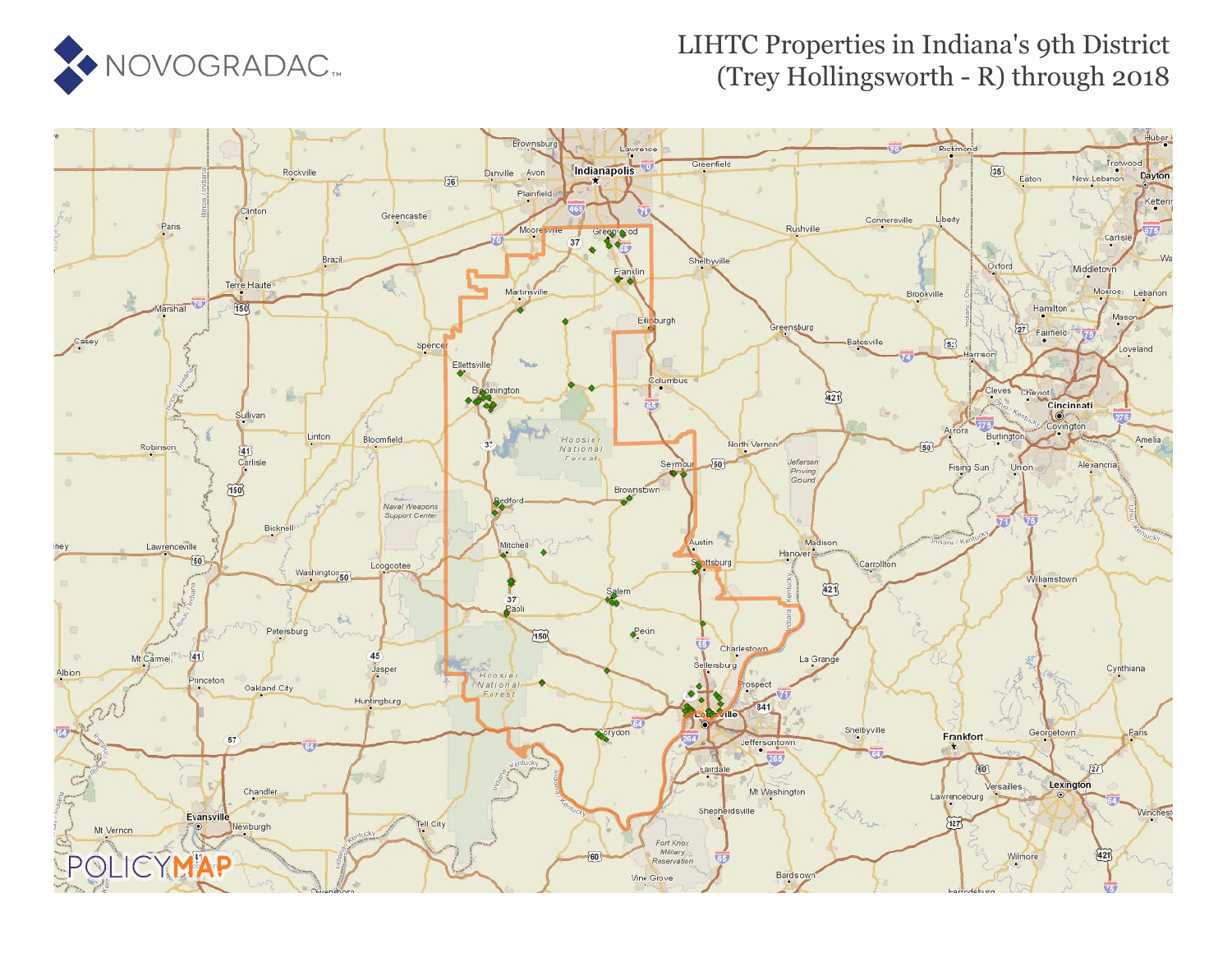| <b>Project Name</b>                       | <b>Address</b>                                               | <b>City</b>       | <b>State</b>                      | <b>Zip Code</b> | Nonprofit<br><b>Sponsor</b> | <b>Allocation</b><br><b>Year</b> | <b>Annual</b><br><b>Allocated</b><br><b>Amount</b> | <b>Year Placed<br/>in Service</b> | <b>Construction Type</b> | <b>Total</b><br><b>Units</b> | Low<br><b>Income</b><br><b>Units</b> | <b>Rent or</b><br><b>Income</b><br><b>Ceiling</b> | <b>Credit</b><br>Percentage       | Tax-<br><b>Exempt</b><br><b>Bond</b> | <b>HUD Multi-</b><br>Family<br><b>Financing/Rental</b><br><b>Assistance</b> |
|-------------------------------------------|--------------------------------------------------------------|-------------------|-----------------------------------|-----------------|-----------------------------|----------------------------------|----------------------------------------------------|-----------------------------------|--------------------------|------------------------------|--------------------------------------|---------------------------------------------------|-----------------------------------|--------------------------------------|-----------------------------------------------------------------------------|
| <b>BEACON POINTE APTS</b>                 | 1250 BEACON<br>POINTE DR                                     | <b>GREENWOOD</b>  | IN                                | 46143           |                             | Insufficient<br>Data             | $\$0$                                              | Insufficient<br>Data              | Not Indicated            | 66                           | $\bf{0}$                             |                                                   | Not<br>Indicated                  |                                      |                                                                             |
| FOREST HILLS OF<br><b>BROWN COUNTY</b>    | 184 FOREST<br><b>HILLS CT</b>                                | NASHVILLE         | $\mathbf{IN}$                     | 47448           |                             | Insufficient<br>Data             | $\$0$                                              | Insufficient<br>Data              | Not Indicated            | 69                           | $\bf{0}$                             |                                                   | Not<br>Indicated                  |                                      |                                                                             |
| PAOLI HEIGHTS APTS                        | 176 $E$ HOSPITAL $_{\rm PAOLI}$                              |                   | $\ensuremath{\text{IN}}\xspace$   | 47454           |                             | 2011                             | $\$0$                                              | Insufficient<br>Data              | Not Indicated            | 22                           | $\bf{0}$                             |                                                   | Not<br>Indicated                  |                                      |                                                                             |
| WESTGATE MANOR<br><b>APTS</b>             | 500 W<br>HARRISON ST                                         | <b>ORLEANS</b>    | $\mathbf{IN}$                     | 47452           |                             | $\bold{Insufficient}$<br>Data    | $\$0$                                              | Insufficient<br>Data              | Not Indicated            | 38                           | $\bf{0}$                             |                                                   | Not<br>Indicated                  |                                      |                                                                             |
| 1125 CRYSTAL AVE                          | 1125 CRYSTAL<br>AVE                                          | NEW ALBANY        | $\ensuremath{\text{IN}}\xspace$   | 47150           |                             | 1988                             | \$0                                                | 1988                              | Not Indicated            | $\mathbf{1}$                 | $\mathbf{1}$                         |                                                   | Not<br>Indicated                  | No                                   |                                                                             |
| 1414 CULBERTSON AVE CULBERTSON NEW ALBANY | 1414<br>AVE                                                  |                   | IN                                | 47150           |                             | 1988                             | \$0                                                | 1988                              | Not Indicated            | $\mathbf{1}$                 | $\mathbf{1}$                         |                                                   | Not<br>Indicated                  | No                                   |                                                                             |
| 219 W 6TH ST                              | 219 W SIXTH ST NEW ALBANY                                    |                   | IN                                | 47150           |                             | 1988                             | \$0                                                | 1988                              | Not Indicated            | $\mathbf{1}$                 | $\bf{0}$                             |                                                   | Not<br>Indicated                  | No                                   |                                                                             |
| 320 E 11TH ST                             | 320 E 11TH ST                                                | NEW ALBANY        | IN                                | 47150           |                             | 1988                             | \$0                                                | 1988                              | Not Indicated            | $\mathbf{1}$                 | $\mathbf{1}$                         |                                                   | Not<br>Indicated                  | No                                   |                                                                             |
| $511\to$ OAK ST                           | 511 E OAK ST                                                 | <b>NEW ALBANY</b> | IN                                | 47150           |                             | 1988                             | \$0                                                | 1988                              | Not Indicated            | $5\overline{)}$              | $\bf{0}$                             |                                                   | Not<br>Indicated                  | No                                   |                                                                             |
| $512\to 5\mathrm{TH}\ \mathrm{ST}$        | 512 E FIFTH ST NEW ALBANY                                    |                   | $\mathbf{IN}$                     | 47150           |                             | 1988                             | \$0                                                | 1988                              | Not Indicated            | $\mathbf{1}$                 | $\mathbf{1}$                         |                                                   | Not<br>Indicated                  | $\mathbf {No}$                       |                                                                             |
| <b>CULBERTSON</b><br><b>PROJECT</b>       | 1604<br><b>CULBERTSON NEW ALBANY</b><br>$\operatorname{AVE}$ |                   | IN                                | 47150           |                             | 1988                             | \$0                                                | 1988                              | Not Indicated            | $\mathbf{1}$                 | $\bf{0}$                             |                                                   | Not<br>Indicated                  | No                                   |                                                                             |
| $MITCHELL$ $\rm II$                       | $1300$ ELM PARK $$\rm MITCHELL$ DR                           |                   | $\mathbf{IN}$                     | 47446           |                             | 1988                             | \$0                                                | 1988                              | Not Indicated            | 24                           | 24                                   |                                                   | Not<br>$\operatorname{Indicated}$ | $\mathbf {No}$                       |                                                                             |
| PALMYRA APTS                              | 14020 HUFF ST PALMYRA NE                                     |                   | $\ensuremath{\text{\textbf{IN}}}$ | 47164           |                             | 1988                             | $\$0$                                              | 1988                              | Not Indicated            | 12                           | 12                                   |                                                   | Not<br>Indicated                  | $\mathbf {No}$                       |                                                                             |

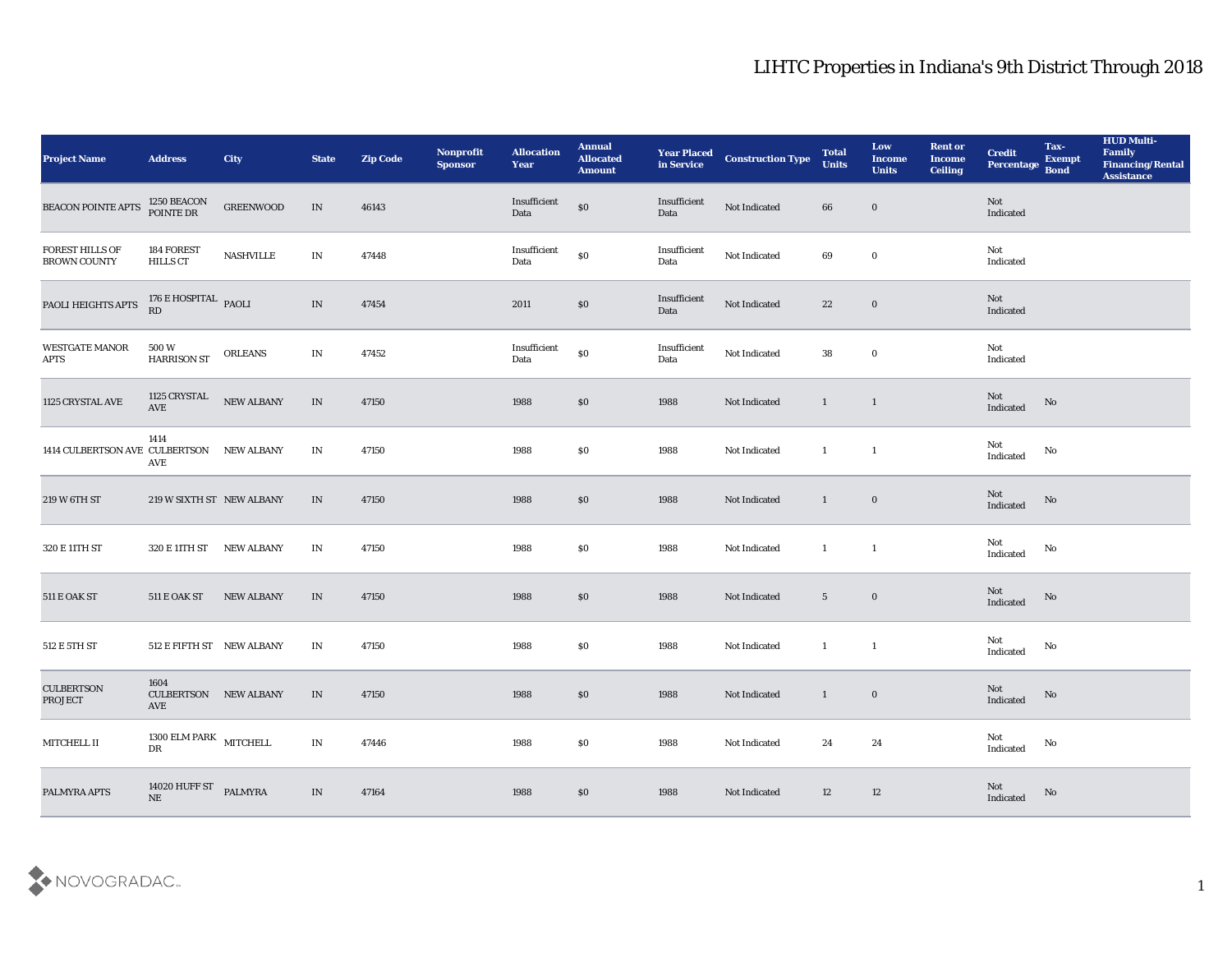| <b>Project Name</b>                                                                                                                                                                                                                               | <b>Address</b>                         | <b>City</b>                                         | <b>State</b>                    | <b>Zip Code</b> | Nonprofit<br><b>Sponsor</b> | <b>Allocation</b><br><b>Year</b> | <b>Annual</b><br><b>Allocated</b><br><b>Amount</b> | <b>Year Placed<br/>in Service</b> | <b>Construction Type</b> | <b>Total</b><br><b>Units</b> | Low<br><b>Income</b><br><b>Units</b> | <b>Rent or</b><br><b>Income</b><br><b>Ceiling</b> | <b>Credit</b><br>Percentage Bond      | Tax-<br><b>Exempt</b>  | <b>HUD Multi-</b><br>Family<br><b>Financing/Rental</b><br><b>Assistance</b> |
|---------------------------------------------------------------------------------------------------------------------------------------------------------------------------------------------------------------------------------------------------|----------------------------------------|-----------------------------------------------------|---------------------------------|-----------------|-----------------------------|----------------------------------|----------------------------------------------------|-----------------------------------|--------------------------|------------------------------|--------------------------------------|---------------------------------------------------|---------------------------------------|------------------------|-----------------------------------------------------------------------------|
| WHITE OAK PLACE                                                                                                                                                                                                                                   | 19 WHITE OAK<br>${\rm LN}$             | EDINBURGH                                           | $\mathbf{IN}$                   | 46124           |                             | 1988                             | \$0                                                | 1988                              | Not Indicated            | 28                           | 28                                   |                                                   | Not<br>Indicated                      | $\rm No$               |                                                                             |
| 1245 E MILLER DR                                                                                                                                                                                                                                  | $\mathbf{D}\mathbf{R}$                 | 1245 E MILLER BLOOMINGTON IN                        |                                 | 47401           |                             | 1989                             | \$0                                                | 1989                              | Not Indicated            | $\mathbf{1}$                 | $\mathbf{1}$                         |                                                   | $\operatorname{\bf Not}$<br>Indicated | $\mathbf{N}\mathbf{o}$ |                                                                             |
| 1502 E SPRING ST                                                                                                                                                                                                                                  | 1502 E SPRING NEW ALBANY<br><b>ST</b>  |                                                     | $\mathbf{IN}$                   | 47150           |                             | 1988                             | \$0                                                | 1989                              | Not Indicated            | $\boldsymbol{2}$             | $\boldsymbol{2}$                     |                                                   | Not<br>Indicated                      | No                     |                                                                             |
| 821-23 W MARKET                                                                                                                                                                                                                                   | 821 W MARKET NEW ALBANY<br>ST          |                                                     | IN                              | 47150           |                             | 1988                             | \$0                                                | 1989                              | Not Indicated            | $\mathbf{2}$                 | $\mathbf{2}$                         |                                                   | Not<br>Indicated                      | $\mathbf{N}\mathbf{o}$ |                                                                             |
| 89 LIHC 117                                                                                                                                                                                                                                       | 814<br><b>CULBERTSON</b><br>AVE        | <b>NEW ALBANY</b>                                   | IN                              | 47150           |                             | 1989                             | \$0                                                | 1989                              | Not Indicated            | $\mathbf{1}$                 | $\mathbf{1}$                         |                                                   | Not<br>Indicated                      | No                     |                                                                             |
| <b>MAPLE LEAF APTS</b>                                                                                                                                                                                                                            | $804$ W MARKET $\,$ SALEM $\,$<br>$ST$ |                                                     | $\ensuremath{\text{IN}}\xspace$ | 47167           |                             | 1990                             | \$0                                                | 1989                              | Not Indicated            | 30                           | 30                                   |                                                   | Not<br>Indicated                      | No                     |                                                                             |
| $\begin{tabular}{ll} MELHISER ENDRES \\ TUCKER REAL ESTATE - \frac{514}{ST}E \end{tabular} \begin{tabular}{ll} \multicolumn{2}{l} \textbf{NEW ALBANY} \\ \multicolumn{2}{c}{\textbf{NEW ALBANY}} \\ \multicolumn{2}{c}{\textbf{8}} \end{tabular}$ |                                        |                                                     | $\mathbf{IN}$                   | 47150           |                             | 1989                             | \$0                                                | 1989                              | Not Indicated            | $\mathbf{1}$                 | $\mathbf{1}$                         |                                                   | Not<br>Indicated                      | No                     |                                                                             |
| MELHISER ENDRES $\begin{array}{ll} \texttt{NELHISER ENDRES} & \texttt{518} \texttt{E} \texttt{FOURTH} & \texttt{NEW ALBANY} \\ \texttt{7} & \texttt{91} \end{array}$                                                                              |                                        |                                                     | $\ensuremath{\text{IN}}\xspace$ | 47150           |                             | 1989                             | \$0                                                | 1989                              | Not Indicated            | $\mathbf{1}$                 | $\mathbf{1}$                         |                                                   | Not<br>Indicated                      | No                     |                                                                             |
| HSI PARTNERS                                                                                                                                                                                                                                      | <b>1819 S COVEY</b><br>${\rm LN}$      | BLOOMINGTON IN                                      |                                 | 47401           |                             | 1990                             | $\$0$                                              | 1990                              | Not Indicated            | $\boldsymbol{2}$             | $\boldsymbol{2}$                     |                                                   | Not<br>$\operatorname{Indicated}$     | No                     |                                                                             |
| 917 WALNUT ST                                                                                                                                                                                                                                     |                                        | 917 WALNUT ST JEFFERSONVILLE IN                     |                                 | 47130           |                             | 1990                             | $\$0$                                              | 1990                              | Not Indicated            | $\mathbf{1}$                 | $\bf{0}$                             |                                                   | Not<br>Indicated                      | No                     |                                                                             |
| 921 WATT ST                                                                                                                                                                                                                                       | 921 WATT ST                            | JEFFERSONVILLE IN                                   |                                 | 47130           |                             | 1990                             | \$0                                                | 1990                              | Not Indicated            | $\mathbf{1}$                 | $\bf{0}$                             |                                                   | Not<br>Indicated                      | No                     |                                                                             |
| PARKVIEW APTS                                                                                                                                                                                                                                     | 817 PARKVIEW SALEM<br>${\rm DR}$       |                                                     | $\;$ IN $\;$                    | 47167           |                             | 1990                             | $\$0$                                              | 1990                              | Not Indicated            | $\bf 24$                     | 24                                   | 60% AMGI                                          | Not<br>Indicated                      | $\rm\thinspace No$     |                                                                             |
| <b>VILLAGE OF</b><br><b>MORGANTOWN</b>                                                                                                                                                                                                            |                                        | $370\,\mathrm{N}\,\mathrm{CHURCH}$ MORGANTOWN IN ST |                                 | 46160           |                             | 1989                             | $\$0$                                              | 1990                              | Not Indicated            | 24                           | 24                                   |                                                   | Not<br>Indicated                      | No                     |                                                                             |

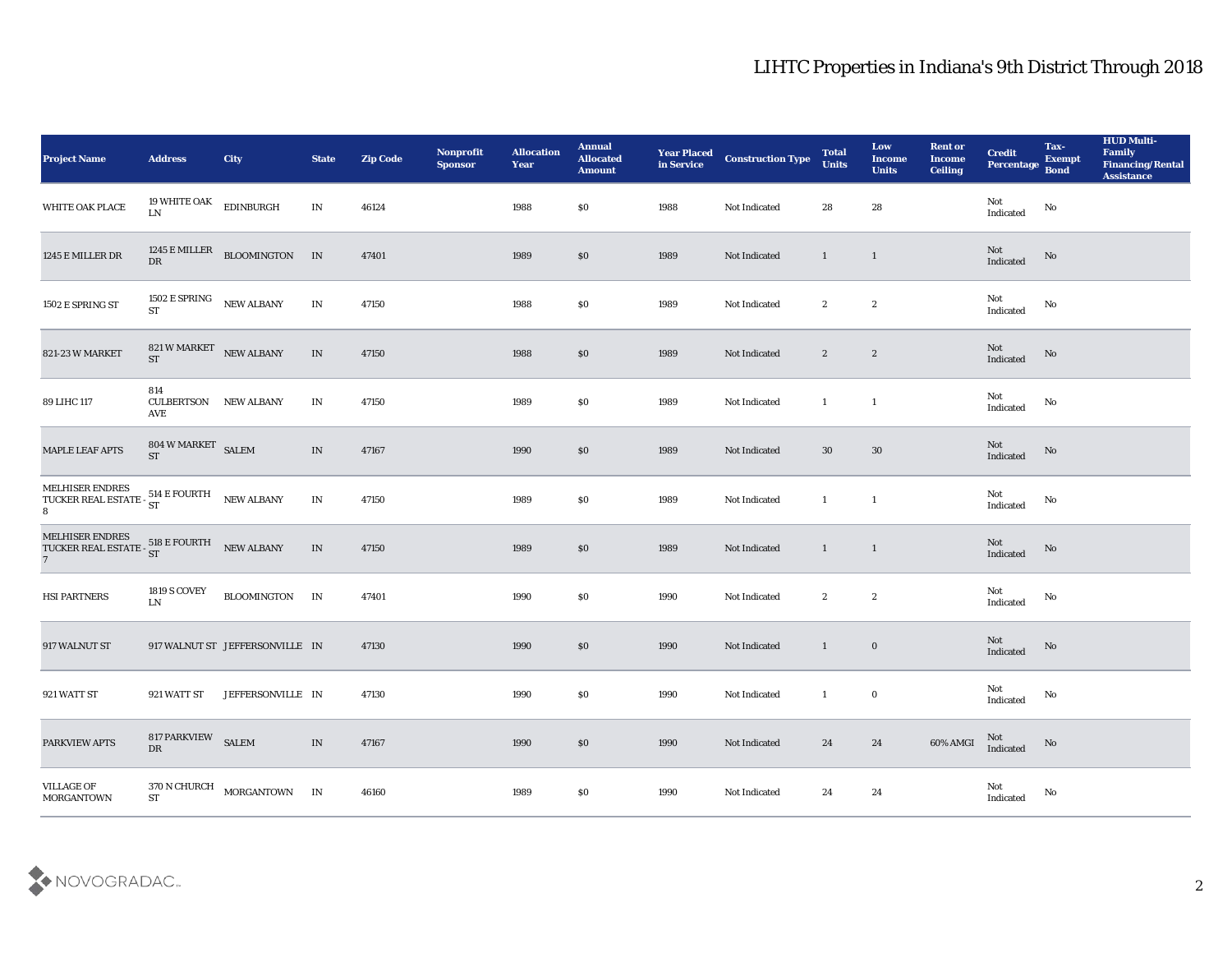| <b>Project Name</b>                                                                                 | <b>Address</b>                    | <b>City</b>                                                                                | <b>State</b> | <b>Zip Code</b> | Nonprofit<br><b>Sponsor</b> | <b>Allocation</b><br><b>Year</b> | <b>Annual</b><br><b>Allocated</b><br><b>Amount</b> | <b>Year Placed<br/>in Service</b> | <b>Construction Type</b> | <b>Total</b><br><b>Units</b> | Low<br><b>Income</b><br><b>Units</b> | <b>Rent or</b><br><b>Income</b><br><b>Ceiling</b> | <b>Credit</b><br>Percentage       | Tax-<br><b>Exempt</b><br><b>Bond</b> | <b>HUD Multi-</b><br>Family<br><b>Financing/Rental</b><br><b>Assistance</b> |
|-----------------------------------------------------------------------------------------------------|-----------------------------------|--------------------------------------------------------------------------------------------|--------------|-----------------|-----------------------------|----------------------------------|----------------------------------------------------|-----------------------------------|--------------------------|------------------------------|--------------------------------------|---------------------------------------------------|-----------------------------------|--------------------------------------|-----------------------------------------------------------------------------|
| HS PARTNERS III                                                                                     | <b>1834 S COVEY</b><br>${\rm LN}$ | BLOOMINGTON IN                                                                             |              | 47401           |                             | 1990                             | \$0                                                | 1991                              | Not Indicated            | 12                           | 12                                   | 50% AMGI                                          | Not<br>$\operatorname{Indicated}$ | No                                   |                                                                             |
| <b>MELHISER ENDRES</b><br>TUCKER REAL ESTATE - 914 PRATT ST<br>$\mathbf{2}$                         |                                   | JEFFERSONVILLE IN                                                                          |              | 47130           |                             | 1991                             | \$0                                                | 1991                              | Not Indicated            | $\mathbf{1}$                 | $\overline{1}$                       |                                                   | Not<br>Indicated                  | No                                   |                                                                             |
| <b>MELHISER ENDRES</b><br>TUCKER REAL ESTATE - 603 EWING LN JEFFERSONVILLE IN<br>3                  |                                   |                                                                                            |              | 47130           |                             | 1991                             | \$0                                                | 1991                              | Not Indicated            | $\mathbf{1}$                 | $\mathbf{1}$                         |                                                   | Not<br>Indicated                  | No                                   |                                                                             |
| <b>RIDGEVIEW APTS</b>                                                                               | 102 ROBYN AVE HENRYVILLE          |                                                                                            | IN           | 47126           |                             | 1991                             | \$0                                                | 1991                              | Not Indicated            | 12                           | 8                                    |                                                   | Not<br>Indicated                  | No                                   |                                                                             |
| <b>VILLAGE APTS OF</b><br><b>SEYMOUR II</b>                                                         | 1127 E OAK ST SEYMOUR             |                                                                                            | IN           | 47274           |                             | 1990                             | \$0                                                | 1991                              | Not Indicated            | 37                           | 37                                   | 60% AMGI                                          | $\rm Not$ Indicated               | No                                   |                                                                             |
| <b>CAPITOL APTS</b>                                                                                 | 860 PFLANZ DR CORYDON             |                                                                                            | IN           | 47112           |                             | 1990                             | \$0                                                | 1991                              | Not Indicated            | 24                           | 24                                   | 60% AMGI                                          | Not<br>Indicated                  | No                                   |                                                                             |
| 109-111 MAGNOLIA                                                                                    |                                   | $109\,{\rm MAGNOLIA}$ JEFFERSONVILLE IN AVE                                                |              | 47130           | $\mathbf{N}\mathbf{o}$      | 1991                             | \$0                                                | 1992                              | Not Indicated            | $\mathbf{2}$                 | $\mathbf{2}$                         |                                                   | Not<br>Indicated                  | No                                   |                                                                             |
| ${\bf H} {\bf U} {\bf N} {\bf C} {\bf I} {\bf L} {\bf M} {\bf A} {\bf N}$<br><b>ENTERPRISES - 3</b> | <b>116 FAIRVIEW</b><br>AVE        | JEFFERSONVILLE IN                                                                          |              | 47130           | $\rm\thinspace No$          | 1991                             | \$0                                                | 1992                              | Not Indicated            | $\boldsymbol{2}$             | $\boldsymbol{2}$                     |                                                   | Not<br>Indicated                  | No                                   |                                                                             |
| <b>BEECHWOOD</b>                                                                                    |                                   | $117\,{\rm MAGNOLIA}$ JEFFERSONVILLE IN AVE                                                |              | 47130           | Yes                         | 1991                             | \$0                                                | 1992                              | Not Indicated            | $\mathbf{2}$                 | $\boldsymbol{2}$                     |                                                   | Not<br>Indicated                  | No                                   |                                                                             |
| MAGNOLIA PROJECT                                                                                    | 121 MAGNOLIA<br>AVE               | JEFFERSONVILLE IN                                                                          |              | 47130           | $\mathbf{N}\mathbf{o}$      | 1991                             | \$0                                                | 1992                              | Not Indicated            | $\boldsymbol{2}$             | $\boldsymbol{2}$                     |                                                   | Not<br>Indicated                  | No                                   |                                                                             |
| <b>LAKEVIEW APTS</b>                                                                                | 1280 N<br>LAKEVIEW CIR            | <b>FRANKLIN</b>                                                                            | IN           | 46131           | No                          | 1992                             | \$0                                                | 1992                              | Not Indicated            | 160                          | 70                                   |                                                   | Not<br>Indicated                  | No                                   |                                                                             |
| 823 WALNUT ST                                                                                       |                                   | 823 WALNUT ST JEFFERSONVILLE IN                                                            |              | 47130           | Yes                         | 1991                             | $\$0$                                              | 1992                              | Not Indicated            | $\mathbf{2}$                 | $\mathbf{2}$                         |                                                   | Not<br>Indicated                  | $\mathbf {No}$                       |                                                                             |
| 113 MAGNOLIA AVE                                                                                    |                                   | $113\,\mathrm{MAGNOLIA}$<br><code>JEFFERSONVILLE<math display="inline">\,</math> IN</code> |              | 47130           |                             | 1991                             | \$0                                                | 1992                              | Not Indicated            | $\mathbf{2}$                 | $\boldsymbol{2}$                     |                                                   | Not<br>Indicated                  | No                                   |                                                                             |

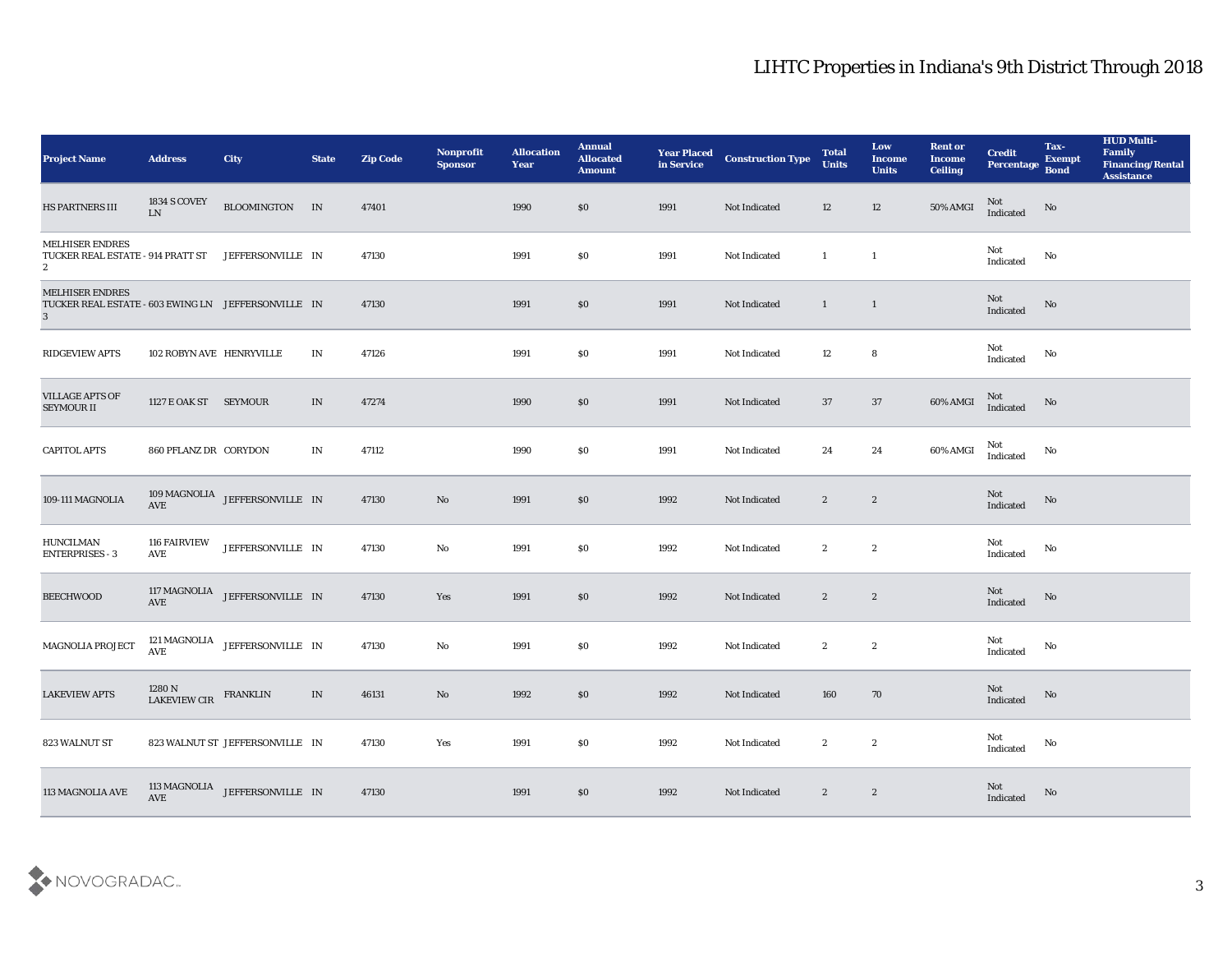| <b>Project Name</b>                                   | <b>Address</b>                            | City                                           | <b>State</b>             | <b>Zip Code</b> | Nonprofit<br><b>Sponsor</b> | <b>Allocation</b><br><b>Year</b> | <b>Annual</b><br><b>Allocated</b><br><b>Amount</b> | <b>Year Placed<br/>in Service</b> | <b>Construction Type</b> | <b>Total</b><br><b>Units</b> | Low<br><b>Income</b><br><b>Units</b> | <b>Rent or</b><br><b>Income</b><br><b>Ceiling</b> | <b>Credit</b><br>Percentage | Tax-<br><b>Exempt</b><br><b>Bond</b> | <b>HUD Multi-</b><br>Family<br><b>Financing/Rental</b><br><b>Assistance</b> |
|-------------------------------------------------------|-------------------------------------------|------------------------------------------------|--------------------------|-----------------|-----------------------------|----------------------------------|----------------------------------------------------|-----------------------------------|--------------------------|------------------------------|--------------------------------------|---------------------------------------------------|-----------------------------|--------------------------------------|-----------------------------------------------------------------------------|
| <b>HUNCILMAN</b><br><b>ENTERPRISES</b>                | <b>108 FAIRVIEW</b><br>AVE                | JEFFERSONVILLE IN                              |                          | 47130           |                             | 1991                             | $\$0$                                              | 1992                              | Not Indicated            | $\boldsymbol{2}$             | $\boldsymbol{2}$                     |                                                   | Not<br>Indicated            | No                                   |                                                                             |
| <b>HUNCILMAN</b><br><b>ENTERPRISES - 2</b>            | <b>112 FAIRVIEW</b><br>AVE                | JEFFERSONVILLE IN                              |                          | 47130           |                             | 1991                             | \$0                                                | 1992                              | Not Indicated            | $\mathbf{2}$                 | $\boldsymbol{2}$                     |                                                   | Not<br>Indicated            | No                                   |                                                                             |
| PRESTWICK SQUARE<br>OF NEW ALBANY I                   | 4100<br>PRESTWICK SQ                      | <b>NEW ALBANY</b>                              | IN                       | 47150           | $\mathbf {No}$              | 1992                             | \$0                                                | 1992                              | Not Indicated            | 52                           | 52                                   |                                                   | Not<br>Indicated            | No                                   |                                                                             |
| R LYNN HUNCILMAN                                      |                                           | $105\,\mathrm{MAGNOLIA}$ JEFFERSONVILLE IN AVE |                          | 47130           |                             | 1991                             | \$0                                                | 1992                              | Not Indicated            | $\mathbf{2}$                 | $\boldsymbol{2}$                     |                                                   | Not<br>Indicated            | No                                   |                                                                             |
| <b>VILLAGE APTS OF</b><br><b>BROWNSTOWN II</b>        |                                           | 900 N MAIN ST BROWNSTOWN                       | IN                       | 47220           | $\rm\thinspace No$          | 1991                             | \$0                                                | 1992                              | <b>Not Indicated</b>     | 24                           | 24                                   |                                                   | Not<br>Indicated            | No                                   |                                                                             |
| PRESTWICK SQUARE II $_{LN}^{4011}$ KLERNER NEW ALBANY |                                           |                                                | IN                       | 47150           |                             | 1991                             | \$0                                                | 1992                              | Not Indicated            | 72                           | $\bf{0}$                             |                                                   | Not<br>Indicated            | No                                   |                                                                             |
| <b>BRADFORD RIDGE</b><br><b>APTS</b>                  | 2900 W RIDGE<br>RD                        | <b>BLOOMINGTON</b>                             | IN                       | 47403           | No                          | 1991                             | $\$0$                                              | 1993                              | Not Indicated            | 130                          | 128                                  |                                                   | Not<br>Indicated            | No                                   |                                                                             |
| <b>COVEY PARKE PHASE 1853 S COVEY</b><br>$\rm II$     | ${\rm LN}$                                | <b>BLOOMINGTON</b>                             | IN                       | 47401           | $\mathbf{N}\mathbf{o}$      | 1992                             | \$0                                                | 1993                              | Not Indicated            | $\overline{4}$               | $\overline{4}$                       |                                                   | Not<br>Indicated            | $\rm No$                             |                                                                             |
| OAK PARK APTS II                                      | 151 E HARRISON ORLEANS<br><b>ST</b>       |                                                | $\ensuremath{\text{IN}}$ | 47452           | $\rm\thinspace No$          | 1994                             | \$0                                                | 1993                              | Not Indicated            | 24                           | 24                                   |                                                   | Not<br>Indicated            | $\mathbf{N}\mathbf{o}$               |                                                                             |
| PRESTWICK SQUARE<br>OF NEW ALBANY II                  | 4100<br>PRESTWICK SQ NEW ALBANY           |                                                | IN                       | 47150           |                             | 1991                             | \$0                                                | 1993                              | Not Indicated            | 20                           | $20\,$                               | 60% AMGI                                          | Not<br>Indicated            | No                                   |                                                                             |
| <b>WINDSOR MANOR</b><br><b>APTS</b>                   | 1200 N DANIEL PAOLI<br>${\rm LN}$         |                                                | $\mathbf{IN}$            | 47454           | No                          | 1992                             | \$0                                                | 1993                              | Not Indicated            | 46                           | 46                                   |                                                   | Not<br>Indicated            | No                                   |                                                                             |
| <b>HUNTINGTON</b><br><b>GARDENS LLC</b>               | 1815 S<br><b>GARDENS PL</b>               | HUNTINGTON BLOOMINGTON IN                      |                          | 47401           | $\rm\, No$                  | 1994                             | $\$0$                                              | 1994                              | Not Indicated            | 16                           | 14                                   |                                                   | Not<br>Indicated            | $\rm \bf No$                         |                                                                             |
| <b>SYCAMORE HILLS</b><br>APTS                         | $505$ FLORENCE $\quad$ SALEM<br><b>ST</b> |                                                | $\mathbf{IN}$            | 47167           |                             | 1994                             | $\$0$                                              | 1994                              | Not Indicated            | 24                           | $\bf 24$                             | 60% AMGI                                          | Not<br>Indicated            | $\rm\, No$                           |                                                                             |

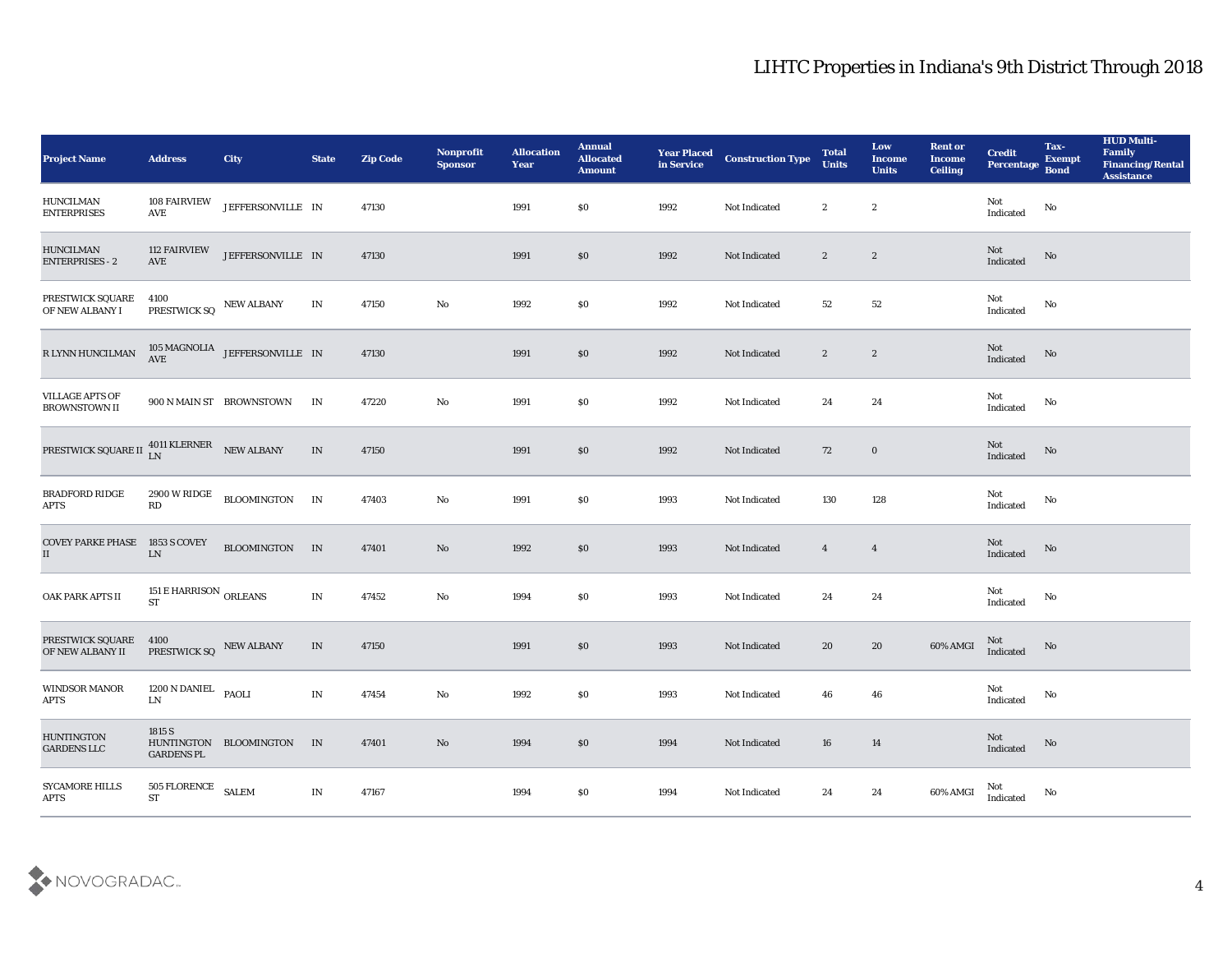| <b>Project Name</b>                                                                               | <b>Address</b>                                            | <b>City</b>                    | <b>State</b>             | <b>Zip Code</b> | Nonprofit<br><b>Sponsor</b> | <b>Allocation</b><br><b>Year</b> | <b>Annual</b><br><b>Allocated</b><br><b>Amount</b> | <b>Year Placed</b><br>in Service | <b>Construction Type</b> | <b>Total</b><br><b>Units</b> | Low<br><b>Income</b><br><b>Units</b> | <b>Rent or</b><br><b>Income</b><br><b>Ceiling</b> | <b>Credit</b><br>Percentage Bond | Tax-<br><b>Exempt</b> | <b>HUD Multi-</b><br>Family<br><b>Financing/Rental</b><br><b>Assistance</b> |
|---------------------------------------------------------------------------------------------------|-----------------------------------------------------------|--------------------------------|--------------------------|-----------------|-----------------------------|----------------------------------|----------------------------------------------------|----------------------------------|--------------------------|------------------------------|--------------------------------------|---------------------------------------------------|----------------------------------|-----------------------|-----------------------------------------------------------------------------|
| <b>COUNTRY VIEW</b><br><b>SENIOR APTS</b>                                                         | 280 S SHORTS<br><b>CORNER RD</b>                          | PEKIN                          | IN                       | 47165           | No                          | 1994                             | \$0                                                | 1995                             | Not Indicated            | 30                           | 30                                   |                                                   | $30\,\%$ present $\,$ No value   |                       |                                                                             |
| <b>VILLAGE APTS OF</b><br>CORYDON                                                                 | 1240 REGINA LN $_{\rm CORYDOM}$<br>$\mathbf{N}\mathbf{W}$ |                                | $\mathbf{IN}$            | 47112           |                             | 1996                             | \$0                                                | 1998                             | Not Indicated            | 48                           | 48                                   | 60% AMGI                                          | Not<br>Indicated                 | No                    |                                                                             |
| VILLAGE AT CURRY                                                                                  | <b>1630 S CURRY</b><br>PIKE                               | BLOOMINGTON IN                 |                          | 47403           |                             | 1998                             | \$0                                                | 1998                             | Not Indicated            | 38                           | 38                                   |                                                   | $70\,\%$ present $\,$ No value   |                       |                                                                             |
| EDGEWOOD VILLAGE 7400 W<br><b>APTS</b>                                                            | MUSTANG DR                                                | <b>ELLETTSVILLE</b>            | IN                       | 47429           |                             | 1997                             | \$0                                                | 1999                             | Not Indicated            | 48                           | 48                                   |                                                   | $30\,\%$ present $\,$ No value   |                       |                                                                             |
| <b>CENTER FOR WOMEN 4919</b><br>& FAMILIES DOMESTIC CHARLESTOWN NEW ALBANY<br><b>VIOLENCE RES</b> | <b>RD</b>                                                 |                                | IN                       | 47150           |                             | 1997                             | \$0                                                | 1999                             | Not Indicated            | 10                           | 10                                   |                                                   | $70\,\%$ present $\,$ No value   |                       |                                                                             |
| VALLEY RIDGE APTS                                                                                 | 200 VILLAGE<br>${\rm DR}\:{\rm W}$                        | NEW ALBANY                     | $\mathbf{IN}$            | 47150           |                             | 2001                             | \$0                                                | 1999                             | Not Indicated            | 156                          | 124                                  | 60% AMGI                                          | Not<br>Indicated                 | Yes                   |                                                                             |
| FRANKLIN PLACE APTS PL CT FRANKLIN FRANKLIN                                                       |                                                           |                                | IN                       | 46131           | $\mathbf{N}\mathbf{o}$      | 2000                             | \$0                                                | 2000                             | Not Indicated            | 120                          | 120                                  |                                                   | $30\,\%$ present $\,$ Yes value  |                       |                                                                             |
| <b>SHAWNEE APTS</b>                                                                               | 100 SHAWNEE<br>LN                                         | <b>BEDFORD</b>                 | IN                       | 47421           | Yes                         | 1998                             | \$0                                                | 2000                             | Not Indicated            | 56                           | 56                                   |                                                   | $70\,\%$ present $\,$ No value   |                       |                                                                             |
| <b>ARMSTRONG FARM</b><br><b>APTS</b>                                                              |                                                           | ARMSTRONG CT JEFFERSONVILLE IN |                          | 47130           |                             | 2001                             | \$0                                                | 2001                             | Not Indicated            | 168                          | 168                                  | 60% AMGI                                          | $\rm Not$ Indicated              | Yes                   |                                                                             |
| <b>LAKEVIEW APTS</b><br><b>PHASE II</b>                                                           | 1800 LAKESIDE FRANKLIN<br>DR                              |                                | $\ensuremath{\text{IN}}$ | 46131           | $\mathbf{N}\mathbf{o}$      | 1995                             | \$0                                                | 1995                             | Not Indicated            | 64                           | 64                                   |                                                   | $30\,\%$ present $\,$ Yes value  |                       |                                                                             |
| PRESTWICK SQUARE<br>OF JEFFERSONVILLE                                                             | 3401<br>DR                                                | PRESTWICK SQ JEFFERSONVILLE IN |                          | 47130           | No                          | 1994                             | \$0                                                | 1995                             | Not Indicated            | 84                           | 84                                   |                                                   | $70\,\%$ present $\,$ No value   |                       |                                                                             |
| $\operatorname{TWO-SIXTY-FIVE\,APTS}$                                                             | 261 MCGRAIN<br>ST                                         | CORYDON                        | $\mathbf{IN}$            | 47112           | $\rm\thinspace No$          | 1995                             | $\$0$                                              | 1995                             | Not Indicated            | $\bf 6$                      | $\bf 6$                              |                                                   | $70\,\%$ present $\,$ No value   |                       |                                                                             |
| <b>VILLAGE APTS OF</b><br><b>SCOTTSBURG II</b>                                                    | 935 YORK RD                                               | <b>SCOTTSBURG</b>              | IN                       | 47170           | $\rm\thinspace No$          | 1994                             | $\$0$                                              | 1995                             | Not Indicated            | 40                           | 40                                   |                                                   | $30\,\%$ present $\,$ No value   |                       |                                                                             |

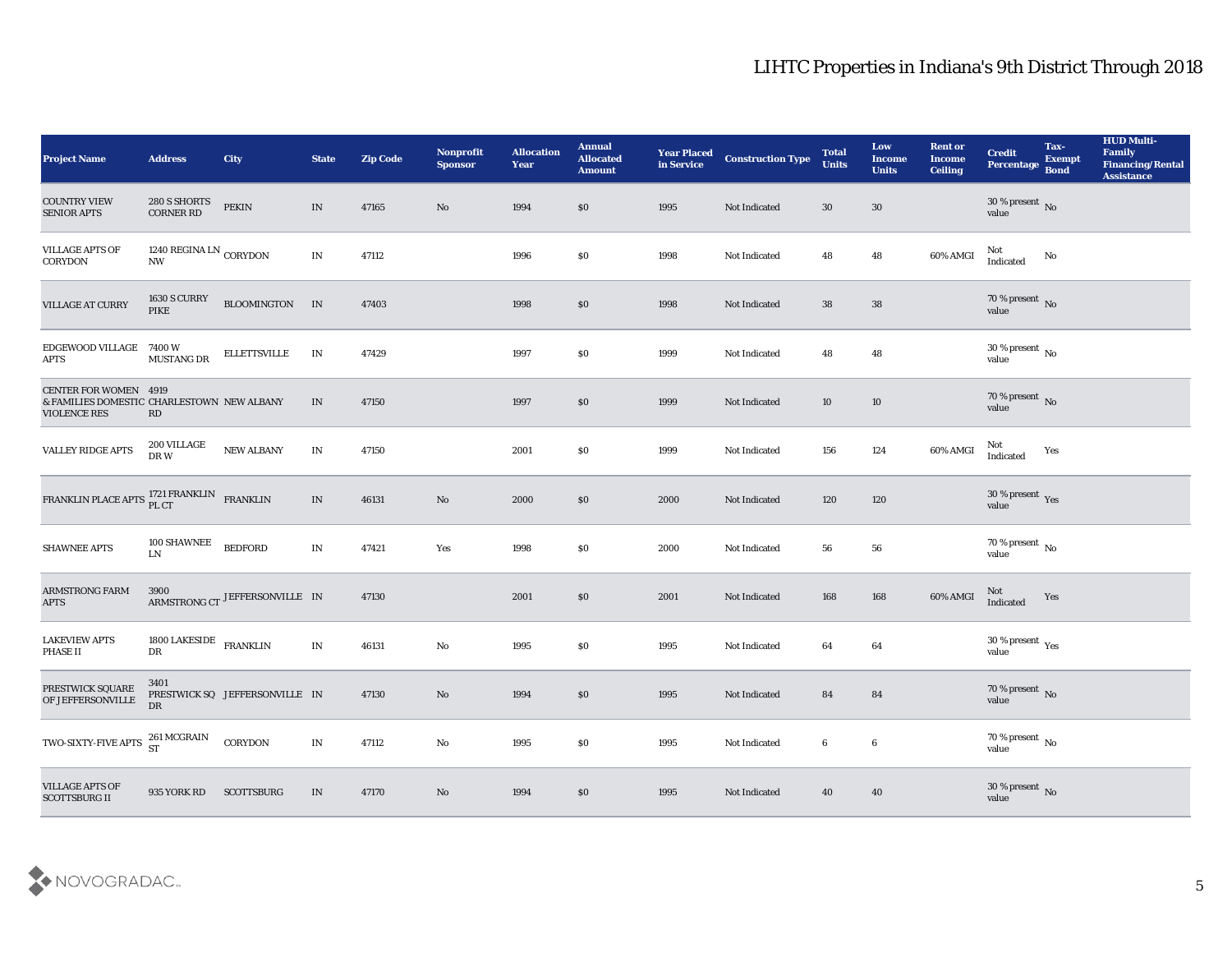| <b>Project Name</b>                                                      | <b>Address</b>                      | City                                             | <b>State</b>                    | <b>Zip Code</b> | Nonprofit<br><b>Sponsor</b> | <b>Allocation</b><br><b>Year</b> | <b>Annual</b><br><b>Allocated</b><br><b>Amount</b> | <b>Year Placed</b><br>in Service | <b>Construction Type</b> | <b>Total</b><br><b>Units</b> | Low<br><b>Income</b><br><b>Units</b> | <b>Rent or</b><br><b>Income</b><br><b>Ceiling</b> | <b>Credit</b><br>Percentage Bond    | Tax-<br><b>Exempt</b> | <b>HUD Multi-</b><br>Family<br><b>Financing/Rental</b><br><b>Assistance</b> |
|--------------------------------------------------------------------------|-------------------------------------|--------------------------------------------------|---------------------------------|-----------------|-----------------------------|----------------------------------|----------------------------------------------------|----------------------------------|--------------------------|------------------------------|--------------------------------------|---------------------------------------------------|-------------------------------------|-----------------------|-----------------------------------------------------------------------------|
| <b>BICYCLE APTS</b>                                                      |                                     | $200$ S MADISON $\,$ BLOOMINGTON $\,$ IN ST $\,$ |                                 | 47404           | No                          | 1996                             | \$0                                                | 1996                             | Not Indicated            | 48                           | 48                                   |                                                   | 70 % present No<br>value            |                       |                                                                             |
| <b>TRADITIONS APTS</b>                                                   | 1600 TRADITIONS CT $$\tt FRANKLIN$$ |                                                  | IN                              | 46131           |                             | 1994                             | \$0                                                | 1996                             | Not Indicated            | 124                          | 124                                  | 60% AMGI                                          | Not<br>Indicated                    | No                    |                                                                             |
| VILLAGE APTS OF MARI 285 S MAIN ST MARENGO                               |                                     |                                                  | IN                              | 47140           | Yes                         | 1995                             | \$0                                                | 1996                             | Not Indicated            | 24                           | 24                                   |                                                   | $70\,\%$ present $\,$ No value      |                       |                                                                             |
| MIDDLE WAY TRANSITI WASHINGTON BLOOMINGTON                               | 401 S<br><b>ST</b>                  |                                                  | IN                              | 47401           | Yes                         | 1995                             | \$0                                                | 1997                             | Not Indicated            | 28                           | 28                                   |                                                   | $70\,\%$ present $\,$ No value      |                       |                                                                             |
| <b>SYCAMORE SPRINGS I</b>                                                | <b>2650 BENT</b><br><b>TREE LN</b>  | <b>SEYMOUR</b>                                   | IN                              | 47274           |                             | 1997                             | \$0                                                | 1997                             | Not Indicated            | 128                          | 128                                  |                                                   | Not<br>Indicated                    | No                    |                                                                             |
| RESERVE AT CHANDLEI ARLINGTON                                            | 1320 N<br>PARK DR                   | <b>BLOOMINGTON</b>                               | IN                              | 47404           |                             | 1996                             | \$0                                                | 1998                             | Not Indicated            | 120                          | 120                                  |                                                   | Not<br>Indicated                    | No                    |                                                                             |
| <b>COUNTRY PLACE APTS</b><br>PAOLI                                       | 199 W<br>WAINWRIGHT PAOLI<br>AVE    |                                                  | IN                              | 47454           | No                          | 1997                             | \$0                                                | 1998                             | Not Indicated            | 30                           | 30                                   | 50% AMGI                                          | $70\,\% \,present \over 0$ No       |                       |                                                                             |
| COUNTRY VIEW APTS 338 COUNTRY<br>П                                       | <b>VIEW CT</b>                      | <b>MARTINSVILLE</b>                              | IN                              |                 | Yes                         | 1997                             | \$0                                                | 1998                             | Not Indicated            | 92                           | 92                                   |                                                   | $70\,\%$ present $\,$ No $\,$ value |                       |                                                                             |
| <b>COUNTRY VIEW APTS 2500 S</b><br>IШ                                    | <b>ROCKPORT RD</b>                  | BLOOMINGTON                                      | IN                              | 47403           |                             | 1998                             | \$0                                                | 1998                             | Not Indicated            | 206                          | 206                                  |                                                   | Not<br>Indicated                    | No                    |                                                                             |
| <b>OAK HILL APTS</b>                                                     | 1113 E OAK ST SEYMOUR               |                                                  | IN                              | 47274           |                             | 1995                             | \$0                                                | 1998                             | Not Indicated            | 48                           | 48                                   |                                                   | Not<br>Indicated                    | No                    |                                                                             |
| HIGHLAND GLEN APTS $\frac{725 \text{ S}}{\text{MANSFELD DR}}$ SCOTTSBURG |                                     |                                                  | $\mathbf{IN}$                   | 47170           | Yes                         | 1999                             | \$0                                                | 2001                             | Not Indicated            | 64                           | 60                                   |                                                   | 70 % present No<br>value            |                       |                                                                             |
| OAK HILL APTS II                                                         | 643 MILLER LN SEYMOUR               |                                                  | $\ensuremath{\text{IN}}\xspace$ | 47274           | $\rm\thinspace No$          | 1999                             | \$0                                                | 2001                             | Not Indicated            | 24                           | $22\,$                               |                                                   | $70\,\%$ present $\,$ No value      |                       |                                                                             |
| <b>ASPEN MEADOWS I</b>                                                   | 1017 ASPEN DR SALEM                 |                                                  | IN                              | 47167           |                             | 2000                             | $\$0$                                              | 2002                             | Not Indicated            | $32\phantom{.0}$             | $32\,$                               | 60% AMGI                                          | Not<br>Indicated                    | $\mathbf {No}$        |                                                                             |

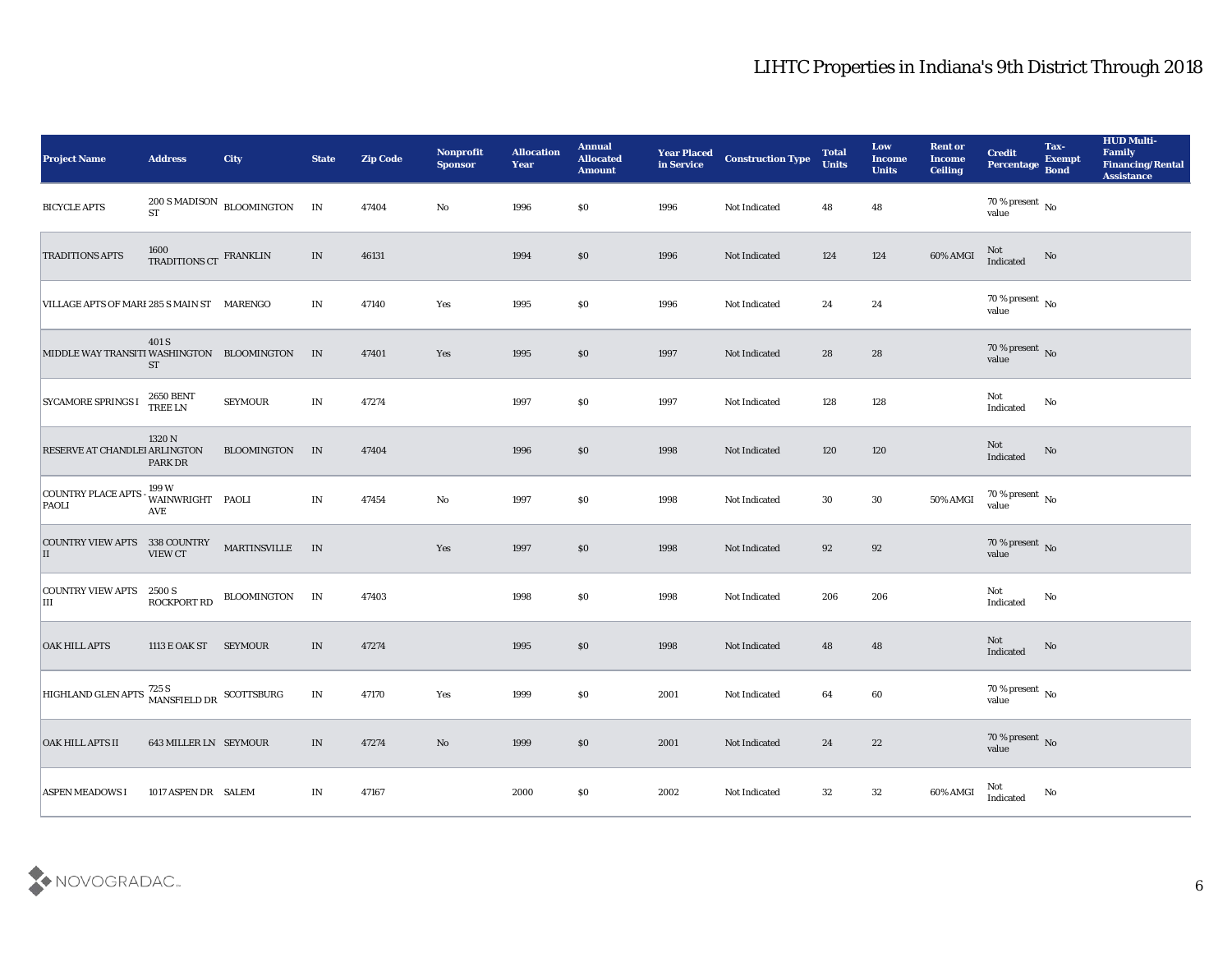| <b>Project Name</b>                                                           | <b>Address</b>                                                | <b>City</b>                          | <b>State</b>                    | <b>Zip Code</b> | Nonprofit<br><b>Sponsor</b> | <b>Allocation</b><br><b>Year</b> | <b>Annual</b><br><b>Allocated</b><br><b>Amount</b> | <b>Year Placed</b><br>in Service | <b>Construction Type</b> | <b>Total</b><br><b>Units</b> | Low<br>Income<br><b>Units</b> | <b>Rent or</b><br><b>Income</b><br><b>Ceiling</b> | <b>Credit</b><br>Percentage       | Tax-<br><b>Exempt</b><br><b>Bond</b> | <b>HUD Multi-</b><br>Family<br><b>Financing/Rental</b><br><b>Assistance</b> |
|-------------------------------------------------------------------------------|---------------------------------------------------------------|--------------------------------------|---------------------------------|-----------------|-----------------------------|----------------------------------|----------------------------------------------------|----------------------------------|--------------------------|------------------------------|-------------------------------|---------------------------------------------------|-----------------------------------|--------------------------------------|-----------------------------------------------------------------------------|
| PIONEER CREEK APTS                                                            | 100 PIONEER<br>CREEK LN                                       | MITCHELL                             | IN                              | 47446           |                             | 2002                             | \$0                                                | 2002                             | Not Indicated            | 28                           | 25                            |                                                   | $70\,\%$ present $\,$ No value    |                                      |                                                                             |
| <b>QUARTERMASTER</b><br><b>COURT APTS</b>                                     | $\operatorname{\mathbf{ST}}$                                  | 919 MECHANIC JEFFERSONVILLE IN       |                                 | 47130           |                             | 2000                             | $\$0$                                              | 2002                             | Not Indicated            | 32                           | 32                            | 60% AMGI                                          | Not<br>Indicated                  | No                                   |                                                                             |
| <b>SEYMOUR O'BRIEN</b><br><b>MANOR APTS</b>                                   | 475 S OBRIEN<br><b>ST</b>                                     | SEYMOUR                              | $\ensuremath{\text{IN}}\xspace$ | 47274           |                             | 2002                             | \$0                                                | 2002                             | Not Indicated            | 56                           | ${\bf 56}$                    | 60% AMGI                                          | Not<br>Indicated                  | Yes                                  |                                                                             |
| <b>ST EDWARD COURT</b>                                                        | 701 E SPRING ST NEW ALBANY                                    |                                      | IN                              | 47150           |                             | 2000                             | \$0\$                                              | 2002                             | Not Indicated            | 56                           | ${\bf 50}$                    |                                                   | $70\,\%$ present $\,$ No value    |                                      |                                                                             |
| <b>ASPEN MEADOWS II</b>                                                       | 1017 ASPEN DR SALEM                                           |                                      | IN                              | 47167           | Yes                         | 2001                             | \$0                                                | 2003                             | Not Indicated            | 16                           | 16                            |                                                   | Not<br>Indicated                  | No                                   |                                                                             |
| <b>VILLAGE APTS OF</b><br><b>CORYDON II</b>                                   | 1300 REGINA LN $_{\rm CORYDOM}$<br>$\mathbf{N}\mathbf{W}$     |                                      | $\ensuremath{\text{IN}}\xspace$ | 47112           | Yes                         | 2001                             | \$0\$                                              | 2003                             | Not Indicated            | 40                           | 40                            |                                                   | Not<br>Indicated                  | No                                   |                                                                             |
| <b>VILLAGE CROSSING</b><br><b>APTS</b>                                        | $20$ VILLAGE $$\sf{G}\textsc{REENWOOD}$$ CROSSING DR $\sf{S}$ |                                      | $\ensuremath{\text{IN}}\xspace$ | 46143           |                             | 2002                             | \$0                                                | 2003                             | Not Indicated            | 136                          | 121                           | 60% AMGI                                          | Not<br>Indicated                  | No                                   |                                                                             |
| <b>WALNUT GROVE APTS</b>                                                      |                                                               | 3100 S WALNUT BLOOMINGTON<br>ST PIKE | IN                              | 47401           |                             | 2002                             | \$0                                                | 2003                             | Not Indicated            | 190                          | 180                           | 60% AMGI                                          | Not<br>Indicated                  | Yes                                  |                                                                             |
| <b>CANTERBURY HOUSE 540 S</b><br>APTS (BLOOMINGTON) BASSWOOD DR               |                                                               | BLOOMINGTON IN                       |                                 | 47403           | No                          | 2002                             | \$0                                                | 2003                             | Not Indicated            | 208                          | 174                           |                                                   | Not<br>Indicated                  | Yes                                  |                                                                             |
| WILLOW TRACE APTS - 2008 SPRING ST JEFFERSONVILLE IN<br><b>JEFFERSONVILLE</b> |                                                               |                                      |                                 | 47130           | No                          | 2004                             | \$0                                                | 2004                             | Not Indicated            | 36                           | 36                            |                                                   | $70\,\%$ present $\,$ No value    |                                      |                                                                             |
| <b>STONE BROOK APTS</b>                                                       | 675 S<br>FIELDSTONE<br><b>BLVD</b>                            | BLOOMINGTON                          | IN                              | 47403           |                             | 2004                             | \$0                                                | 2004                             | Not Indicated            | $\bf{0}$                     | $\bf{0}$                      |                                                   | Not<br>Indicated                  | Yes                                  |                                                                             |
| MAIN STREET<br><b>COMMONS</b>                                                 | 635 E MAIN ST GREENWOOD                                       |                                      | $\mathbf{IN}$                   | 46143           | $\mathbf {No}$              | 2003                             | $\$0$                                              | 2005                             | Not Indicated            | 70                           | $70\,$                        |                                                   | Not<br>$\operatorname{Indicated}$ | $\mathbf{N}\mathbf{o}$               |                                                                             |
| SCOTT VALLEY COURT 714 MORNING<br><b>APTS</b>                                 | <b>GLORY DR</b>                                               | <b>SCOTTSBURG</b>                    | $\ensuremath{\text{IN}}\xspace$ | 47170           | Yes                         | 2004                             | \$0                                                | 2005                             | Not Indicated            | 32                           | 32                            |                                                   | Not<br>Indicated                  | No                                   |                                                                             |

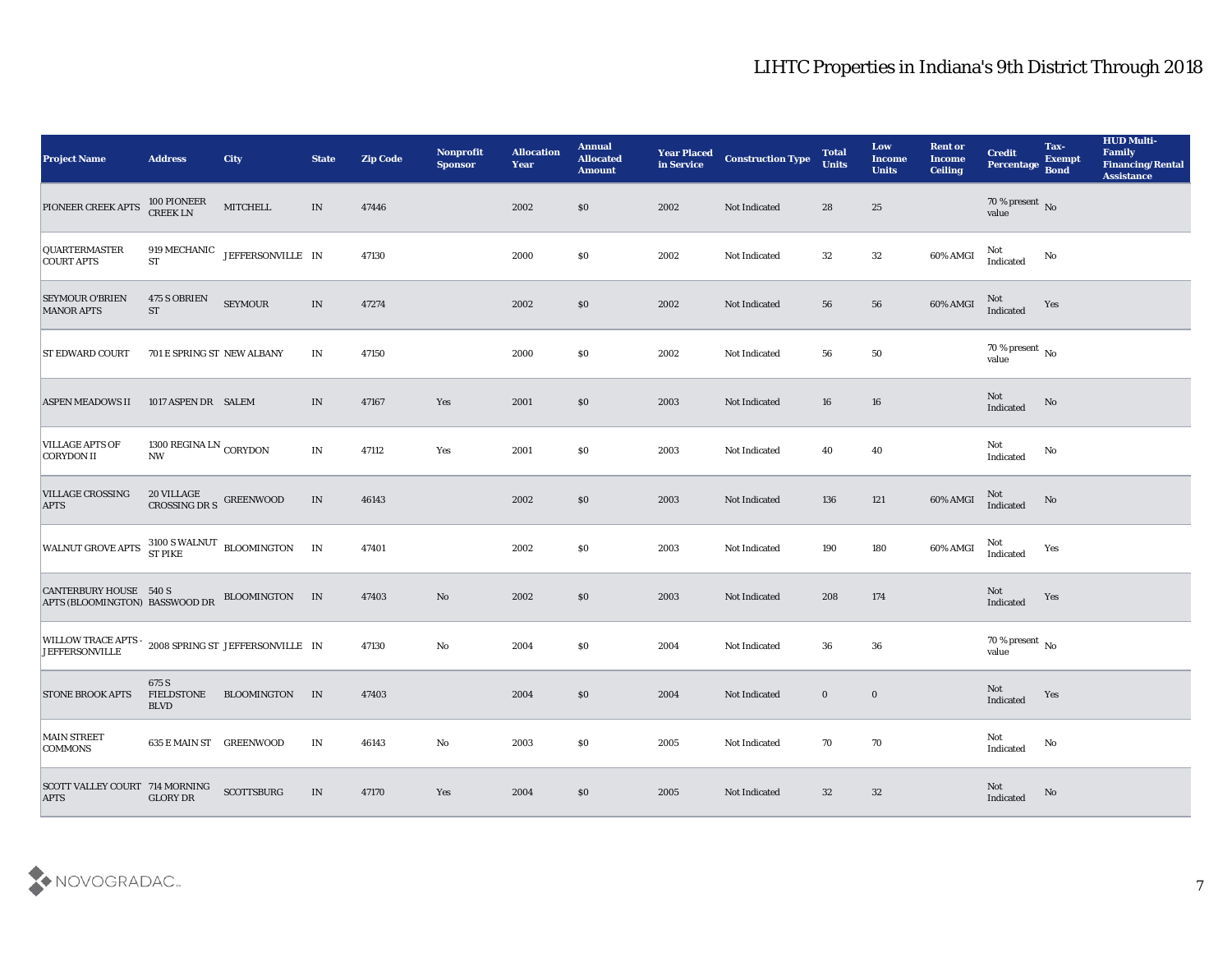| <b>Project Name</b>                           | <b>Address</b>                                | <b>City</b>               | <b>State</b>             | <b>Zip Code</b> | Nonprofit<br><b>Sponsor</b> | <b>Allocation</b><br><b>Year</b> | <b>Annual</b><br><b>Allocated</b><br><b>Amount</b> | <b>Year Placed</b><br>in Service | <b>Construction Type</b>              | <b>Total</b><br><b>Units</b> | Low<br><b>Income</b><br><b>Units</b> | <b>Rent or</b><br><b>Income</b><br><b>Ceiling</b> | <b>Credit</b><br><b>Percentage</b>  | Tax-<br><b>Exempt</b><br><b>Bond</b> | <b>HUD Multi-</b><br>Family<br><b>Financing/Rental</b><br><b>Assistance</b> |
|-----------------------------------------------|-----------------------------------------------|---------------------------|--------------------------|-----------------|-----------------------------|----------------------------------|----------------------------------------------------|----------------------------------|---------------------------------------|------------------------------|--------------------------------------|---------------------------------------------------|-------------------------------------|--------------------------------------|-----------------------------------------------------------------------------|
| <b>MILLRUN APTS</b>                           | $1418$ MARLOWE $\,$ CLARKSVILLE<br>${\rm DR}$ |                           | $\ensuremath{\text{IN}}$ | 47129           |                             | 2003                             | \$0                                                | 2006                             | Not Indicated                         | 204                          | 197                                  |                                                   | Not<br>Indicated                    | Yes                                  |                                                                             |
| <b>BROOKVIEW GLEN</b><br><b>APTS</b>          | 1810<br>GRAYBROOK LN NEW ALBANY               |                           | IN                       | 47150           |                             | 2005                             | \$0                                                | 2007                             | Not Indicated                         | 66                           | 63                                   |                                                   | Not<br>Indicated                    | No                                   |                                                                             |
| <b>CRESCENT POINTE</b>                        | 1210 N<br>CRESCENT RD                         | BLOOMINGTON               | IN                       | 47404           |                             | 2008                             | \$0                                                | 2007                             | Not Indicated                         | 45                           | 45                                   |                                                   | Not<br>Indicated                    | No                                   |                                                                             |
| <b>HALLMARK</b><br><b>JEFFERSONVILLE</b>      | 2000 PADDLE<br>WHEEL CT                       | JEFFERSONVILLE IN         |                          | 47130           |                             | 2007                             | \$0                                                | 2007                             | Not Indicated                         | 80                           | 71                                   | 60% AMGI                                          | Not<br>Indicated                    | No                                   |                                                                             |
| <b>LOST RIVER PLACE</b>                       | <b>6402 N VANCE</b><br><b>ST</b>              | <b>ORLEANS</b>            | IN                       | 47452           |                             | 2006                             | \$0                                                | 2007                             | Not Indicated                         | 24                           | 24                                   |                                                   | Not<br>$\operatorname{Indicated}$   | No                                   |                                                                             |
| <b>TROTTERS POINTE</b><br><b>PHASE II</b>     | 2373 HARNESS<br><b>WAY</b>                    | <b>GREENWOOD</b>          | IN                       | 46143           |                             | 2007                             | \$0                                                | 2007                             | Not Indicated                         | 120                          | 106                                  |                                                   | Not<br>Indicated                    | No                                   |                                                                             |
| <b>HENDERSON COURT</b><br><b>APTS</b>         | 2475 S<br><b>WINSLOW CT</b>                   | <b>BLOOMINGTON</b>        | IN                       | 47401           |                             | 2008                             | \$7,250,000                                        | 2008                             | Acquisition and Rehab 150             |                              | $\bf{0}$                             | 60% AMGI                                          | $30\,\%$ present $\,$ Yes value     |                                      |                                                                             |
| <b>BROWNSTOWN</b><br><b>SENIOR HOUSING</b>    |                                               | 823 W FIRST ST BROWNSTOWN | IN                       | 47220           |                             | 2007                             | \$517,838                                          | 2008                             | <b>New Construction</b>               | 35                           | 35                                   | $60\%$ AMGI                                       | $70\,\%$ present $\,$ No $\,$ value |                                      |                                                                             |
| <b>SPRINGTOWN APTS</b>                        | 160 S MAIN ST MARENGO                         |                           | IN                       | 47140           |                             | 2007                             | \$160,735                                          | 2008                             | Both New Construction 20<br>and $A/R$ |                              | 19                                   | 60% AMGI                                          | $70\,\%$ present $\,$ No value      |                                      |                                                                             |
| CLARY CROSSING APTS 3131 CLARY                |                                               | <b>GREENWOOD</b>          | $\ensuremath{\text{IN}}$ | 46143           | No                          | 2008                             | \$1,264,810                                        | 2009                             | <b>New Construction</b>               | 120                          | 114                                  | 60% AMGI                                          | $70\,\%$ present $\,$ No value      |                                      |                                                                             |
| <b>CLARY CROSSING</b><br><b>SENIOR VILLAS</b> | 6780 CLARY CIR $_{\rm GREENWOOD}$<br>DR       |                           | IN                       | 46143           |                             | 2010                             | \$839,754                                          | 2011                             | <b>New Construction</b>               | 72                           | 72                                   | 50% AMGI                                          | Not<br>Indicated                    | No                                   |                                                                             |
| <b>SHIELDS CROSSING</b>                       | 1107 E OAK ST SEYMOUR                         |                           | IN                       | 47274           |                             | 2010                             | \$614,454                                          | 2011                             | <b>New Construction</b>               | 42                           | 42                                   | 50% AMGI                                          | Not<br>Indicated                    | $\mathbf {No}$                       |                                                                             |
| <b>TROTTERS POINTE</b><br><b>PHASE III</b>    | <b>2600 SANTA</b><br>ANITA DR                 | <b>GREENWOOD</b>          | IN                       | 46143           |                             | 2009                             | \$1,267,528                                        | 2011                             | New Construction                      | 96                           | 96                                   | 50% AMGI                                          | Not<br>Indicated                    | $\mathbf {No}$                       |                                                                             |